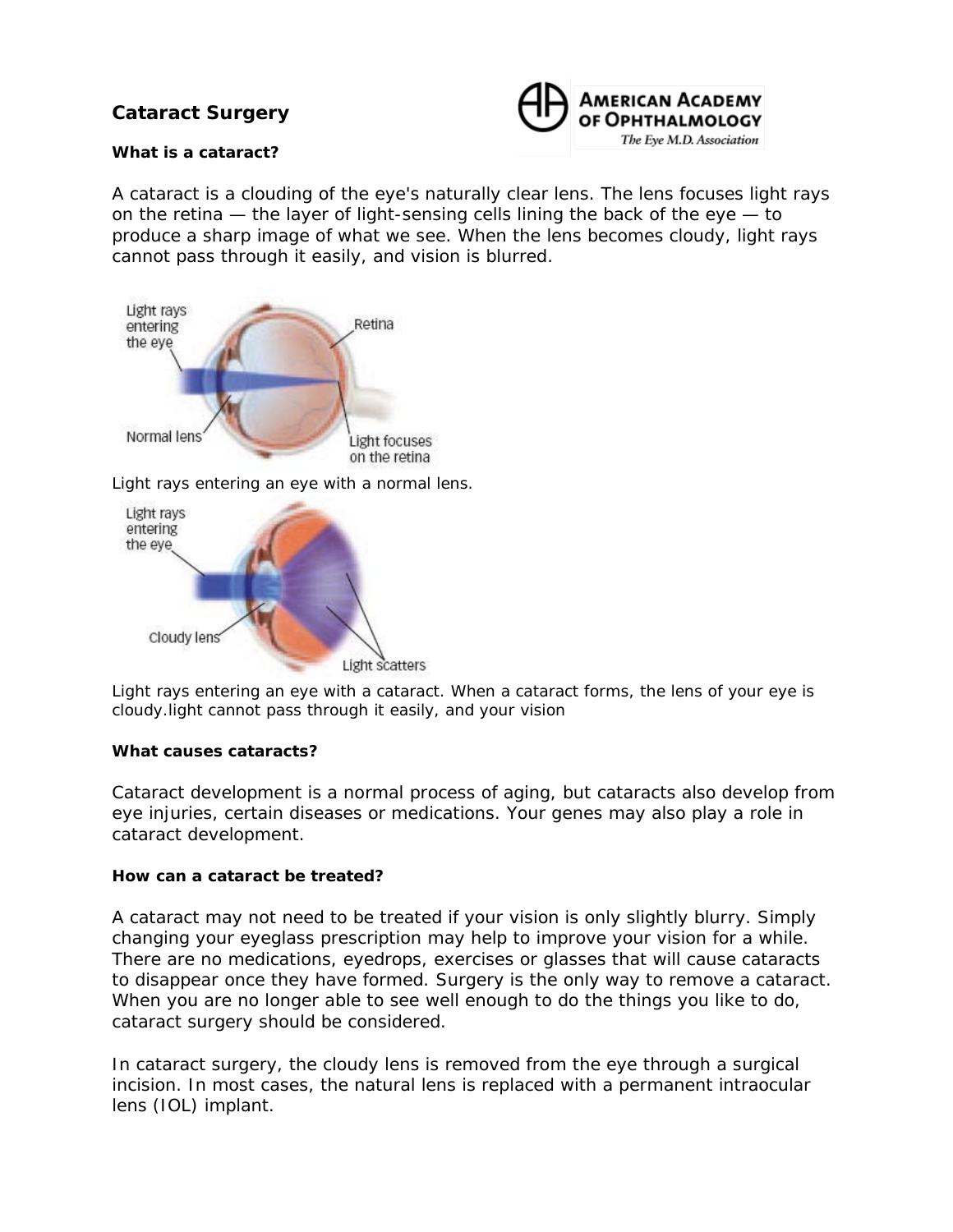## **What can I expect if I decide to have cataract surgery?**

### **Before Surgery**

To determine if your cataract should be removed, your ophthalmologist (Eye M.D.) will perform a thorough eye examination. Before surgery, your eye will be measured to determine the proper power of the intraocular lens that will be placed in your eye. Ask your ophthalmologist if you should continue taking your usual medications before surgery. You should make arrangements to have someone drive you home after surgery.

## **The Day of Surgery**

Surgery is usually done on an outpatient basis, so you come in to have your surgery and go home the same day. You will asked to skip breakfast.

When you arrive for surgery, you will be given eyedrops and perhaps a mild sedative to help you relax. A local anesthetic will numb your eye. The skin around your eye will be thoroughly cleansed, and sterile coverings will be placed around your head. Your eye will be kept open by an eyelid speculum. You may see light and movement, but you will not be able to see the surgery while it is happening.

Under an operating microscope, a small incision is made in the eye. Tiny surgical instruments are used to remove the cloudy lens from the eye. The back membrane of the lens (called the posterior capsule) is left in place.



*During cataract surgery, tiny instruments are used to remove the cloudy lens from the eye.*



*An intraocular lens (iol) implant.*



*In cataract surgery, the intraocular lens replaces the eye's natural lens.*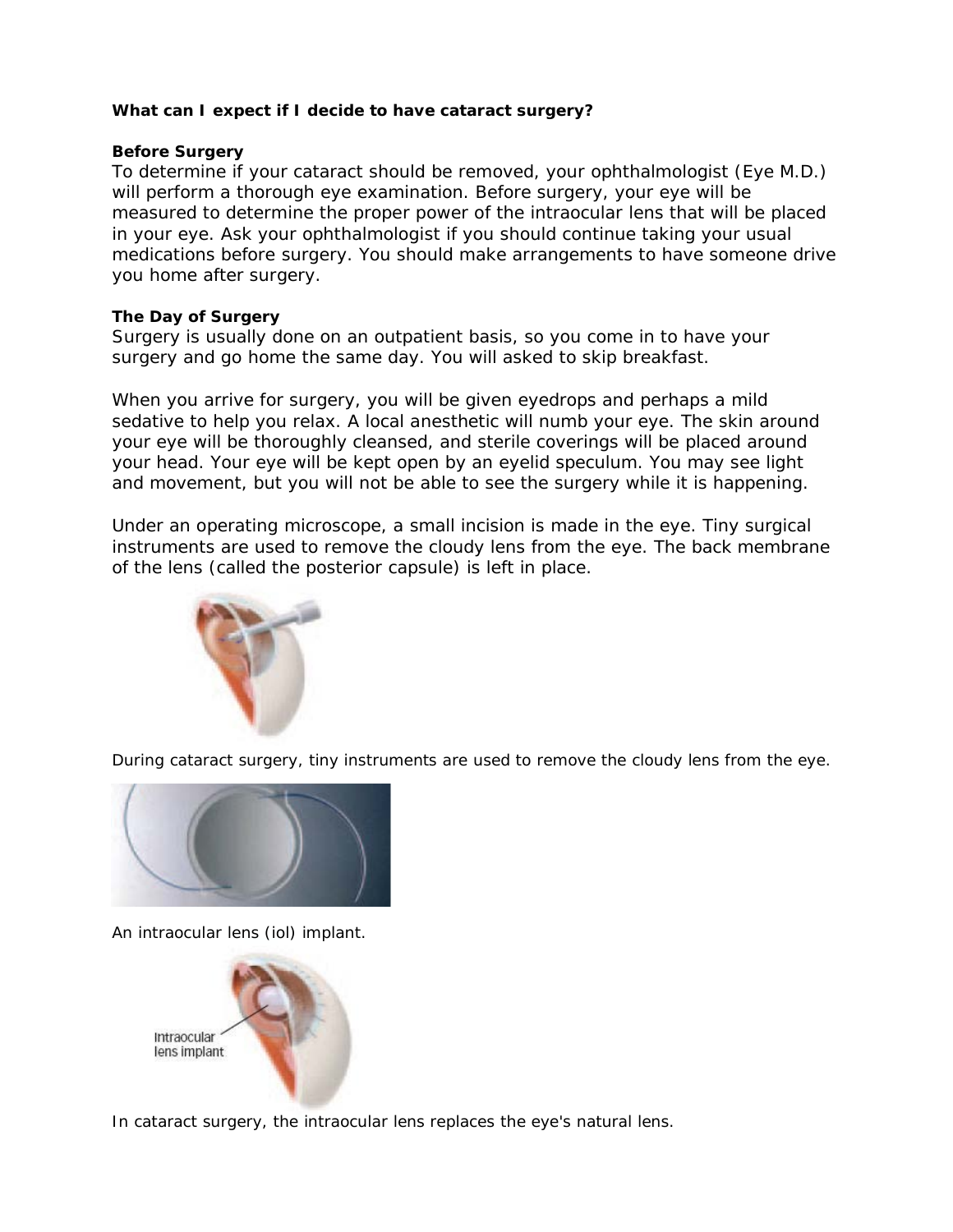After surgery is completed, your doctor may place a shield over your eye. After a short stay in the outpatient recovery area, you will be ready to go home.

## **Following Surgery**

You will need to:

- Use the eyedrops as prescribed, and bring them with you to each clinic visit.
- Be careful not to rub or press on your eye.
- Use over-the-counter pain medicine, if necessary.
- Continue normal daily activities but avoid strenuous exercise for 1 week.
- Wear eyeglasses or an eye shield for protection, as advised by your doctor.
- Ask your doctor when you can begin driving.
- Call your doctor if you have any questions about your home-care instructions.

To administer your eye drops, first wash your hands. Then lie down or tilt your head back, and hold the bottle above your eye while bracing your hand against your cheek. Gently pull down your lower eyelid with the opposite hand without putting pressure on your eyeball. Instill one drop while looking away to avoid blinking, and wait one to two minutes between drops to prevent washing one out with the other.

# **Is a laser used during cataract surgery?**

Laser surgery is not used in cataract removal surgery. However, the lens capsule (the membrane that holds the intraocular lens implant in place) sometimes becomes cloudy several months or years after the original cataract operation. If the cloudy capsule blurs your vision, your ophthalmologist can perform a second surgery using a laser. During the second procedure, called a posterior capsulotomy, a laser is used to make an opening in the cloudy lens capsule, restoring normal vision. This procedure takes just a few minutes, and is done in your doctor's office.



*Posterior capsulotomy: a laser is used to make an opening in the cloudy lens capsule.*

# **Will cataract surgery improve my vision?**

The success rate of cataract surgery is excellent. Improved vision is achieved in the majority of patients. Only a small number of patients continue to have problems with their vision following cataract surgery, and your ophthalmologist will tell you if he anticipates this after a thorough examination of your eye.